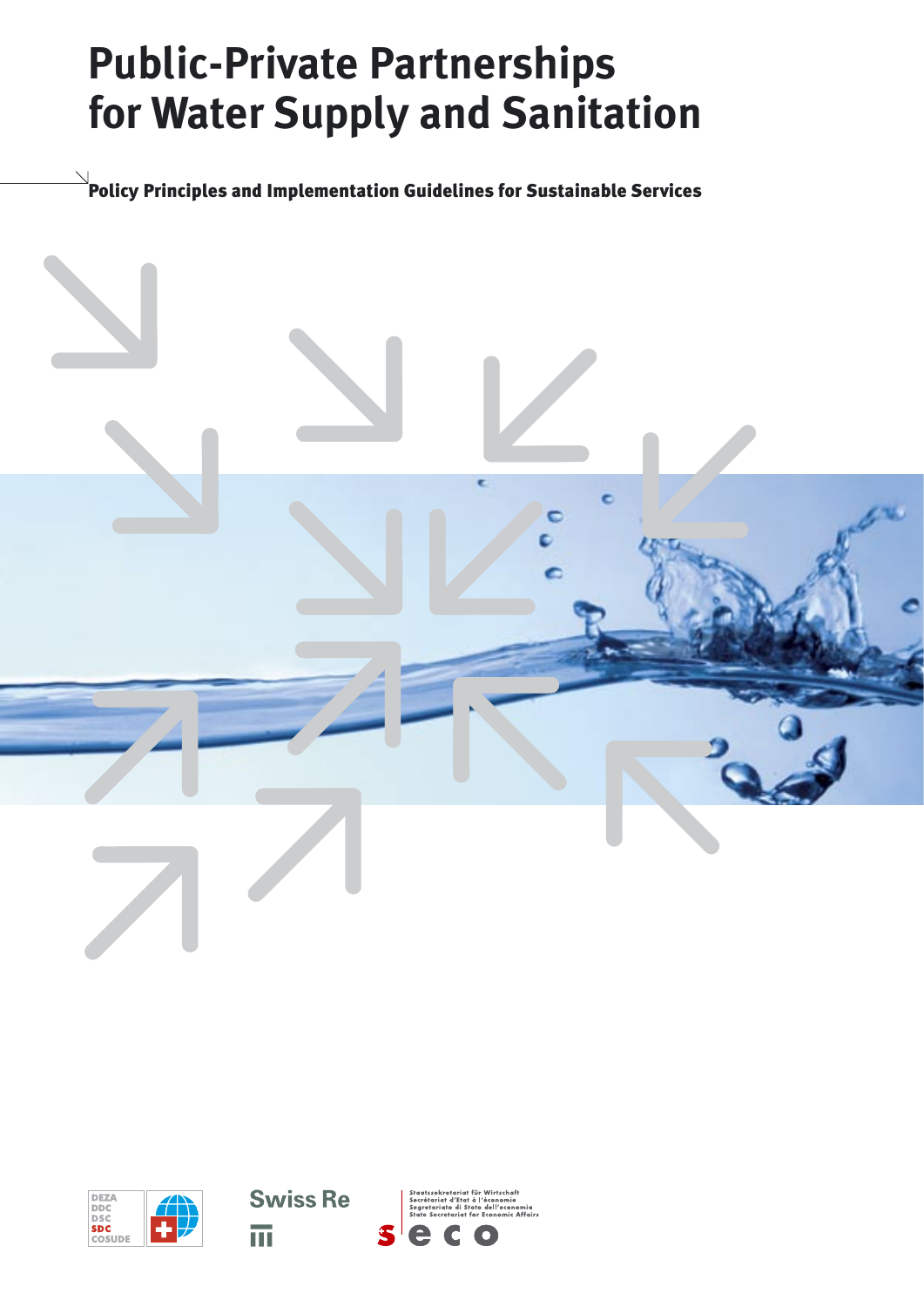### **Rationale for involving the private sector**

### **The challenge of water supply and sanitation**

### Only a question of funds and investment?

 $\rightarrow$ Firstly, good water governance makes actors more accountable to water users. This will help not only to improve services but also to secure customers' support for change and for a PPP approach.

Without doubt, lack of funds and investment is a bottleneck to improving and expanding services.

 $\le$ Secondly, good governance clarifies roles and spheres of influence between policy makers, administrations and service operators during the life-cycle of PPP processes, and therefore strengthens service effectiveness.

 $\rightarrow$ Finally, good governance makes an operator more reliable and predictable, and therefore more attractive for investment capital.

But this falls short of really tackling the problem. In many cities, municipalities and countries around the globe, the statement "water is not scarce but simply managed badly" is painfully true.

### Partnerships with the private sector: one option to cope with the challenges...

Governments' endeavors to turn underperforming utilities into sustainable service providers may – as one option among others – benefit from involving local, national or international private sector expertise.

However, experience throughout the last decade shows how difficult change processes in the water sector tend to be: friction between partners and stakeholders over priorities and means, lack of clarity about roles and responsibilities, or major concerns about private involvement often result in high transaction costs and hamper success.

| Water is essential - to human beings as well as to life and<br>nature itself. Water is essential not only for survival, but also<br>for environmental and physical health, for social stability and<br>economic growth.<br>Nice words - but utility managers in developing countries and<br>countries in transition have to cope with other challenges: | Fast-growing small towns and urban areas overstrain water<br>services, leaving people without safe water. At a global lev-<br>el, more than one billion people are affected and more than<br>2.6 billion have to live without adequate sanitation. The<br>challenge is to provide safe water and sanitation for all.<br>$\checkmark$ Where water supply is in place, infrastructure and services<br>are often unreliable or even eroding; maintenance is spo-<br>radic. Large quantities of the drinking water entering the<br>grid are lost or otherwise unaccounted for. The challenge is<br>to make services reliable and efficient.<br>$^{\circ}$ Beyond basic availability, water scarcity is increasingly be-<br>coming a question of quality. In developing countries, 90% | Main elements for<br>sustainable water and<br>sanitation services<br>Economic | <b>Economi</b><br>Self-financing services,<br>efficient and effective organization<br>Environmental<br>Balanced water abstraction.<br>efficient water use, sanitation coverage<br>Social<br>Equitable access for all.<br>satisfied consumers, motivated workforce |  |
|---------------------------------------------------------------------------------------------------------------------------------------------------------------------------------------------------------------------------------------------------------------------------------------------------------------------------------------------------------|-----------------------------------------------------------------------------------------------------------------------------------------------------------------------------------------------------------------------------------------------------------------------------------------------------------------------------------------------------------------------------------------------------------------------------------------------------------------------------------------------------------------------------------------------------------------------------------------------------------------------------------------------------------------------------------------------------------------------------------------------------------------------------------|-------------------------------------------------------------------------------|-------------------------------------------------------------------------------------------------------------------------------------------------------------------------------------------------------------------------------------------------------------------|--|
| Vicious circle of<br>eroding service provision<br>Low tariffs<br>Inefficient<br>operations<br>Failure to pay                                                                                                                                                                                                                                            | of the wastewater from human settlements and industry are<br>discharged into rivers and lakes without any treatment. The<br>challenge is to stop the deterioration of water resources<br>quality.<br>Low purchasing<br>power                                                                                                                                                                                                                                                                                                                                                                                                                                                                                                                                                      | Social                                                                        | Sustainable water<br>and sanitation services<br>Environmental                                                                                                                                                                                                     |  |

### …but good governance is key

These critical lessons learned demonstrate the need to focus on governance as a decisive element for successful change processes and sustainable Public-Private Partnerships (PPPs) for three reasons:



In order to improve water governance and to support the design of effective PPPs, decision makers, actors and other stakeholders require clear and transparent guidance, which – until recently – was nonexistent.

This gap is now being addressed: the Policy Principles and Implementation Guidelines will support all actors with practical but nonprescriptive guidance.

*Instruments to foster sustainability in PPPs The Policy Principles as framework for sustainable partnerclarifying the importance and roles of institutions and actors arranging effective interaction between government, civil* 



Attempts to manage water wisely are frequently derogated through operational inefficiency and lack of managerial accountability, through undue political interference, overlapping institutional responsibilities, lack of appropriate legislation and its enforcement.

Needless to say, this seriously limits opportunities to attract new investment.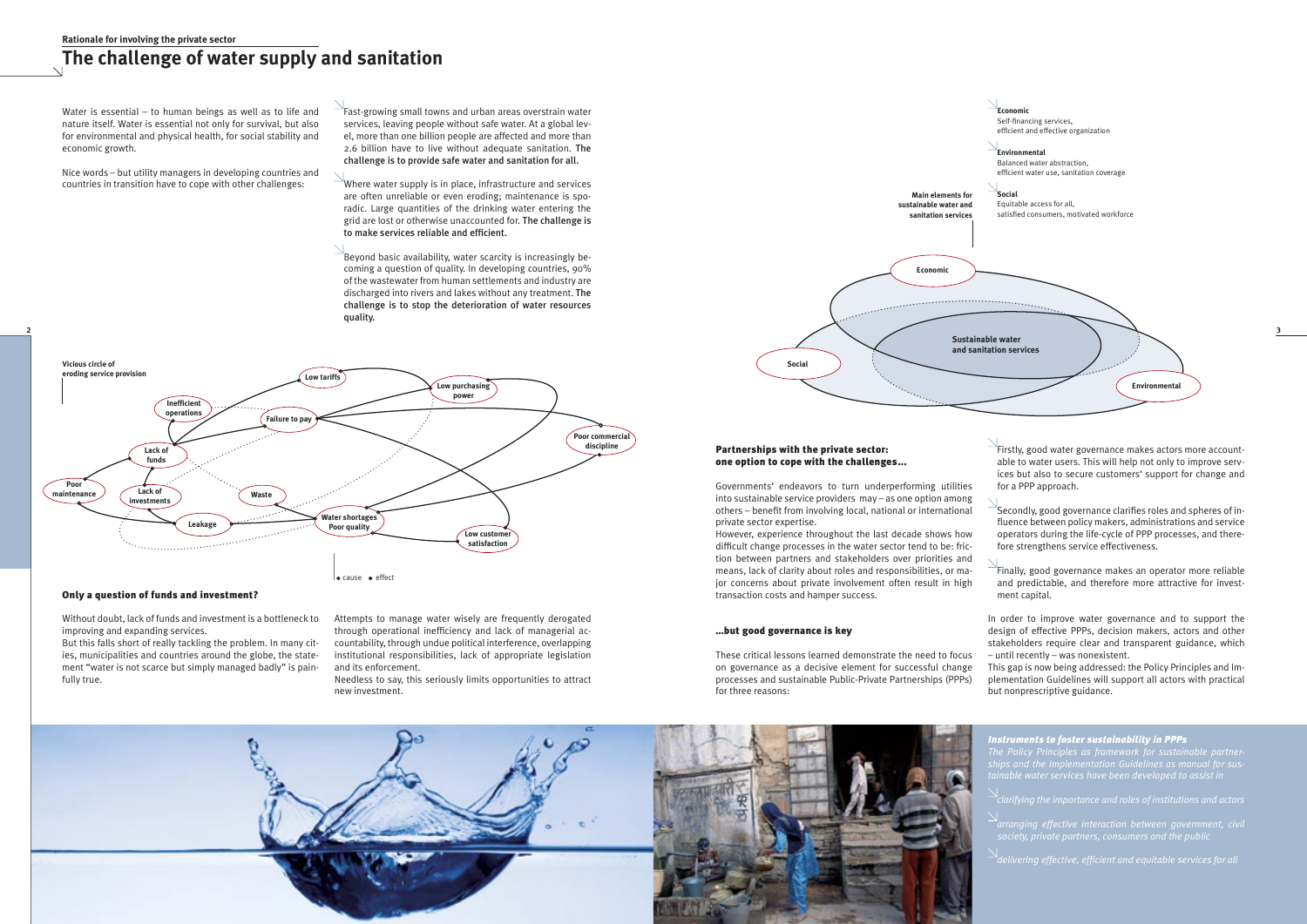### **The "what and how" of Public-Private Partnerships**

## **Enabling successful change processes**

Striving for reliable partnerships and good governance in water issues will lay the foundations for an effective PPP and for sustainable water services. One might assume that promoting strong partnerships would be too long-term oriented, costly and very demanding. To some extent, this may be true at the beginning – but at the end of the day, you will be far better able to cope with challenges if sound, reliable and unambiguous relationships, institutions and processes are in place. That is exactly what the Policy Principles and Implementation Guidelines presented here aim to support.

### Policy Principles

### **Framework for sustainable partnerships**

The Policy Principles are a dialogue and negotiation framework to shaping political, social and institutional environments conducive to effective and equitable Public-Private Partnerships. To this end, the Policy Principles identify common basic values, key factors and role descriptions as the starting point for the paticipatory dialogue.

### **How to apply**

The Policy Principles support participatory process leading to a common understanding and approach to Public-Private Partnerships or reforms based on public service delivery. Providing the agenda for a participatory dialogue, they can be used as an instrument for self-regulation by encouraging all parties – public, private, civil society and consumers – to negotiate the appropriate level of commitment in their specific situation.

### **Who the Policy Principles are intended to serve**

The Policy Principles are written for decision-makers in governments and water administrations, executive-level industry representatives, public service operators, development agencies, investors, financing institutions, donors, and key NGOs.

### Implementation Guidelines

### **Manual for sustainable water services**

The Implementation Guidelines turn the key factors identified in the Policy Principles into concrete activities and measures for PPP processes at the operational level.

Besides focusing on the main process, which defines the core activities on the operational side, the Implementation Guidelines pay equal attention to the regulation level while at the same time covering the support process. The later account for important issues such as the design and execution of stakeholder cooperation, communication, and capacity building.



### **How to apply**

The Implementation Guidelines are designed as a hands-on manual, outlining best practices for cooperation between all actors concerned in the various phases of project development and day-to-day business. They highlight options and identify pitfalls to be avoided – without being prescriptive in any way. The Implementation Guidelines are ideal for use as checklists in performing due diligence reviews of planned or ongoing projects.

### **Who the Implementation Guidelines are intended to serve**

Given their action-oriented character, the Implementation Guidelines are intended to be used by staff from public administrations, regulatory authorities, operators, development agencies responsible for preparing and implementing a PPP, donors and investors, water professionals, and consumer associations.

### ToolContainer

### **More information, best practices, and additional tools**

For those looking for more detailed information, checklists, best cases or more detailed guidance on specific topics, an online ToolContainer features valuable content developed by third parties.

This ToolContainer is continuously being updated with the latest products; all of them linked up with the key factors they address and the phases of the PPP process they support.

Access to the ToolContainer following the link on www.patnershipsforwater.net



#### *Unique genesis*

*private operators (GL)*

*and challengers who contributed.*

*www.partnershipsforwater.net*

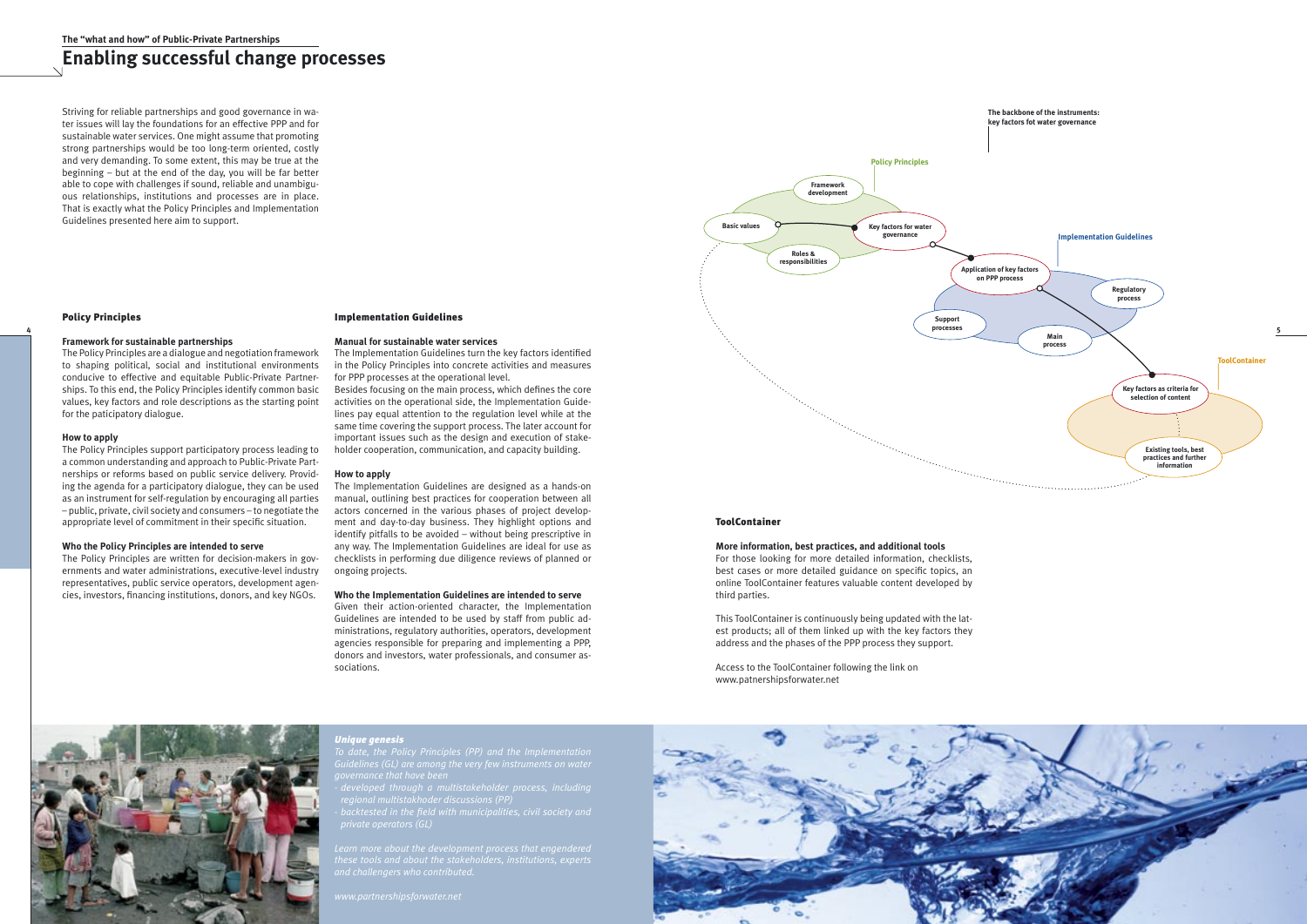# **Ten key factors for achieving good water governance**

*Checking the state of water governance in your utility Assessing the state of water governance may be useful as* 



 Sustainable water and sanitation services should follow the concept of Integrated Water Resources Management. Subsequently, respecting the limits and protecting the quality of water resources available through a systematic assessment of the environmental impact of planned activities and investments is required.

### **Poverty responsiveness**

 Running a utility does not address poverty issues per se. However, the delivery of basic services rather requires explicit efforts by governments in respecting the needs of the port mechanisms, like smart subsidies, to ensure affordability.

### **Water resource protection**

### **Power-balanced partnership**

 Successful partnerships rely on a balance of power and capacity among the contracting parties. Beyond that, enabling further stakeholders to effectively play their roles in the sector is key for successful and accepted processes.

### **Shared incentives**





 Taking into account the range of stakeholders and their objectives demands expectations and interests to be made transparent. From this starting point common goals can be identified, incentive mechanisms that link the interests designed and possible adverse impacts addressed.

### **Transparency**

 Transparency plays a crucial role in making partnerships work and holding actors accountable. Countering corruption and bribery depends on transparency as an indispensable precondition. Linchpin for transparency is access to information.

### **Accountability**

 Governmental institutions, the private sector and civil society organizations must be accountable to their institutional stakeholders and to the public equally. Accountability cannot be enforced without transparency, the rule of law, and effective oversight.

### **Customer focus**

 Customers as actors with rights and obligations are only willing to pay if they perceive both service level and quality to be adequate. Subsequently, striving to serve customers and responding to their requests is key.

### **Result orientation**

 Agreement on overall goals and priorities allows using result-driven steering mechanisms. This will provide scope for innovative and efficient approaches. Distinct measurement criteria and agreed adjustment processes in changing environments provide the base for effectively achieving the goals.

**Visualizing performance in water governance**

**Proactive risk management** 

 Exposure to and management of commercial and noncommercial risks strongly influence prospects of success. A risk culture that identifies the risks, allocates them appropriately and uses effective mitigation strategies significantly improves the risk profile.

### **Sound financing mechanisms**

 Self-financing water and sanitation services are at the core of sustainable services. The focus must be on financially appropriate systems and service levels, as well as on favorable financing architecture.

In a nutshell, the key factors cover the most relevant dimensions having an effect on the performance in governance. Here you get a first impression about the content of this "backbone"-elements; they are extensively described in the Policy Principles and Implementation Guidelines.